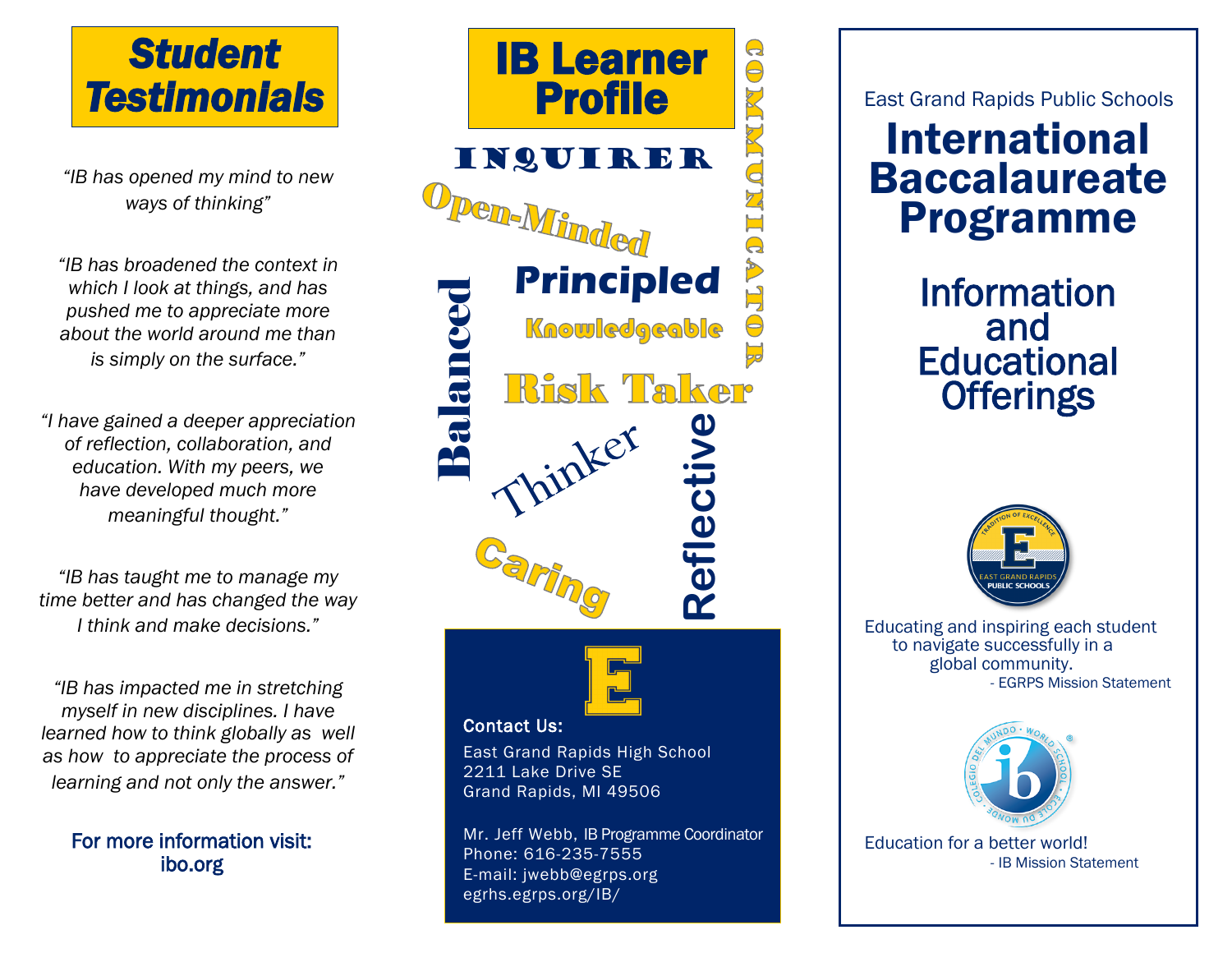## EGRHS IB DP Course Offerings

SL=Standard Level HL=Higher Level

#### Group 1: Studies in Language & Lit

Language & Literature SL Language & Literature HL

#### Group 2: Language Acquisition French SL

 French HL Latin SL Latin HL Spanish SL Spanish HL

Group 3: Individuals & Societies History SL History HL Psychology SL

Group 4: Sciences Biology HL Chemistry SL

Group 5: Mathematics Mathematics Approaches SL Mathematics Analysis SL Mathematics Analysis HL

Group 6: Arts Film SL Film HL Music SL Visual Arts SL



## What makes IB a Programme?

## The Core

Students are required to complete these three components to earn the diploma.

#### Theory of Knowledge (TOK)

TOK is a class that asks students "what they know" and "how they know it," pushing students to reflect on their own education and experience. This cross-curricular class requires students to evaluate claims and questions from multiple perspectives. We offer TOK during lunch hours three days a week during the junior year and two days a week the senior year.

#### Creativity, Activity, & Service (CAS)



CAS encourages students to balance their lives by acknowledging athletics, artistic interests, and community service as learning activities outside of the traditional school day. Students complete CAS experiences and projects reflecting on their individual growth and learning throughout the two years.

#### Extended Essay (EE)

The Extended Essay is a research project that allows students to thoroughly investigate a topic of their own interest and passion while being mentored by an expert faculty member. This rigorous process challenges students to explore and report on a topic to become a more skilled writer and critical thinker, culminating in producing a college-level piece of writing and reflecting on the process of its creation.

# Class of 2019 IB DP **Candidates**



- **EGRPS has an 86% average** IB Diploma acquisition rate
- EGRPS students surpassed the world-average diploma pass rate
- **Eight perfect course scores (7)** were earned in May 2019
- All students passed TOK, CAS, and EE
- 12 of 21 courses earned above world-average scores in May 2019